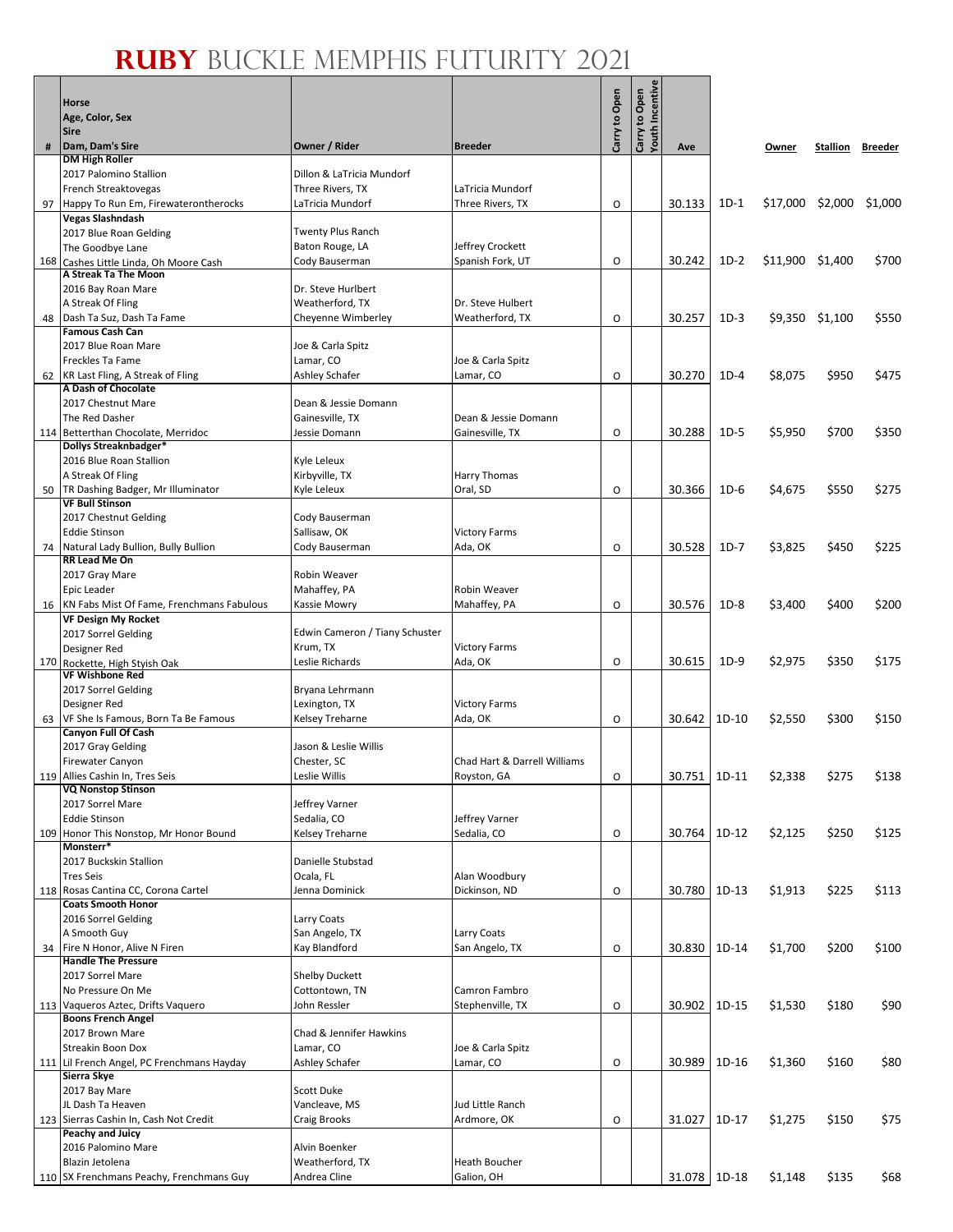୍କ

|    | Horse<br>Age, Color, Sex<br><b>Sire</b>                       |                                 |                                           | Carry to Open | Carry to Open<br>Youth Incentive |        |       |         |          |         |
|----|---------------------------------------------------------------|---------------------------------|-------------------------------------------|---------------|----------------------------------|--------|-------|---------|----------|---------|
| #  | Dam, Dam's Sire                                               | Owner / Rider                   | <b>Breeder</b>                            |               |                                  | Ave    |       | Owner   | Stallion | Breeder |
|    | <b>Ethan Edwards</b>                                          | <b>Roy Gene Evans</b>           |                                           |               |                                  |        |       |         |          |         |
|    | 2017 Sorrel Gelding<br>Rockin W                               | Dallas, TX                      | Roy Gene Evans                            |               |                                  |        |       |         |          |         |
|    | 156 Seven Wives, Playin Stylish                               | Morgan Anderson                 | Dallas, TX                                | O             |                                  | 31.130 | 1D-19 | \$1,063 | \$125    | \$63    |
|    | <b>Aint Seen Her Yet</b>                                      |                                 |                                           |               |                                  |        |       |         |          |         |
|    | 2016 Palomino Mare                                            | Maggie Poloncic                 |                                           |               |                                  |        |       |         |          |         |
|    | Aint Seen Nothin Yet<br>Sharem Down First, First Wrangler     | Gillette, WY<br>Maggie Poloncic | Janelle Osborne<br>Hartville, MO          | O             |                                  | 31.143 | 1D-20 | \$850   | \$100    | \$50    |
| 29 | <b>MCM Mulberrys Fling</b>                                    |                                 |                                           |               |                                  |        |       |         |          |         |
|    | 2017 Bay Roan Gelding                                         | Dunn Ranch                      |                                           |               |                                  |        |       |         |          |         |
|    | A Streak Of Fling                                             | Wynnewood, OK                   | Matt & Bendi Dunn                         |               |                                  |        |       |         |          |         |
|    | 52 Mulberry Canyon Moon, Marthas Six Moons                    | Jolene Montgomery               | Bismark, MO                               | O             |                                  | 31.146 |       |         |          |         |
|    | <b>Marthas Slick Moons</b><br>2016 Brown Stallion             | Jordyn Shetzline                |                                           |               |                                  |        |       |         |          |         |
|    | <b>Slick By Design</b>                                        | Marland, OK                     | Ronna Smelser                             |               |                                  |        |       |         |          |         |
|    | 37 Six Moons Fashion, Marthas Six Moons                       | Lauren Strough                  | Prague, OK                                | O             |                                  | 31.169 |       |         |          |         |
|    | <b>Money Underpressure</b>                                    |                                 |                                           |               |                                  |        |       |         |          |         |
|    | 2017 Sorrel Gelding                                           | <b>Brett Monroe</b>             |                                           |               |                                  |        |       |         |          |         |
|    | No Pressure On Me<br>105 Red Flashin Money, On The Money Red  | Gay, GA<br><b>Brett Monroe</b>  | Lee K Pedone<br>Brooksville, FL           | O             |                                  | 31.287 |       |         |          |         |
|    | <b>Stetson Ray</b>                                            |                                 |                                           |               |                                  |        |       |         |          |         |
|    | 2017 Sorrel Gelding                                           | Gayle & Darby Duncan            |                                           |               |                                  |        |       |         |          |         |
|    | <b>Eddie Stinson</b>                                          | Cameron, OK                     | Gayle & Darby Duncan                      |               |                                  |        |       |         |          |         |
| 67 | Sixes Plain Bully, Bully Bullion                              | Lance Graves                    | Cameron, OK                               | O             |                                  | 31.317 |       |         |          |         |
|    | <b>Six Frosted Freckles</b><br>2017 Bay Roan Mare             | Debbie Cummings                 |                                           |               |                                  |        |       |         |          |         |
|    | French Streaktovegas                                          | Magnolia, TX                    | <b>Reginald E Morris</b>                  |               |                                  |        |       |         |          |         |
|    | 148 Tuff Turnin Freckle, A Freckle Legacy                     | Jodee Miller                    | Plantersville, TX                         | O             |                                  | 31.324 |       |         |          |         |
|    | <b>Colour Chart</b>                                           |                                 |                                           |               |                                  |        |       |         |          |         |
|    | 2016 Buckskin Mare                                            | Randi Roberts                   |                                           |               |                                  |        |       |         |          |         |
|    | Technicolours                                                 | Hamlin, TX<br>Randi Roberts     | Donna Mae Jasasra<br>Tulsa, OK            | O             |                                  | 31.366 |       |         |          |         |
|    | 167 Sister Nellie, Check The Charts<br><b>KN Harley Quinn</b> |                                 |                                           |               |                                  |        |       |         |          |         |
|    | 2016 Chestnut Mare                                            | Dusty Lynch                     |                                           |               |                                  |        |       |         |          |         |
|    | <b>Tres Fortunes</b>                                          | Crawford, TX                    | Kimi Ann Nichols                          |               |                                  |        |       |         |          |         |
|    | 136 KN My Mamas Famous Z, Firewater Ta Fame<br>Ivory On Fire  | Ryan Reynolds                   | Brownwood, TX                             | O             |                                  | 31.371 |       |         |          |         |
|    | 2016 Brown Mare                                               | Rhett & Shelby Ridling          |                                           |               |                                  |        |       |         |          |         |
|    | Ivory James                                                   | Sentinel, OK                    | Vickie Adams                              |               |                                  |        |       |         |          |         |
| 89 | Lil Miss Firewater, Fire Water Flit                           | <b>Shelby Ridling</b>           | Collinsville, TX                          | O             |                                  | 31.396 |       |         |          |         |
|    | Rockin Hickory Budha                                          |                                 |                                           |               |                                  |        |       |         |          |         |
|    | 2017 Sorrel Mare<br>Rockin W                                  | Mike Stephens<br>Covington, LA  | <b>Eddie Dunn</b>                         |               |                                  |        |       |         |          |         |
|    | 131 Trinity Listobuda, Listolena                              | <b>Hailey Stephens</b>          | Uniontown, AR                             | 0             |                                  | 31.414 |       |         |          |         |
|    | <b>Bullazin For Perks</b>                                     |                                 |                                           |               |                                  |        |       |         |          |         |
|    | 2017 Black Stallion                                           | Josh Andrews & Dr Mike Pallone  |                                           |               |                                  |        |       |         |          |         |
|    | Blazin Jetolena                                               | Greenbrier, AR                  | <b>Derrick Darling</b>                    |               |                                  |        |       |         |          |         |
|    | 141 Dash To Honor, Bully Bullion<br>Imfreeasthewind           | Josh Andrews                    | Lamont, OK                                | O             |                                  | 31.456 |       |         |          |         |
|    | 2016 Gray Mare                                                | Tricia Aldridge                 |                                           |               |                                  |        |       |         |          |         |
|    | Furyofthewind                                                 | Sanger, TX                      | Kirk M Goodfellow                         |               |                                  |        |       |         |          |         |
|    | 70 Freeingmygator, Pritzi Dash                                | Tricia Aldridge                 | Nacogdoches, TX                           | O             |                                  | 31.482 |       |         |          |         |
|    | <b>NNN Famousfirewater</b><br>2017 Black Mare                 | Ali Kate Kelleher               |                                           |               |                                  |        |       |         |          |         |
|    | <b>NNN Firewater Alive</b>                                    | Gray, GA                        | Thomas & Emily Staley                     |               |                                  |        |       |         |          |         |
|    | 125 Famously Frosted, Bug In My Frosty                        | Ali Kate Kelleher               | Decatur, TX                               | O             |                                  | 31.497 |       |         |          |         |
|    | <b>MR Streakininmytbird</b>                                   |                                 |                                           |               |                                  |        |       |         |          |         |
|    | 2017 Bay Roan Gelding                                         | M R Performance Horses          |                                           |               |                                  |        |       |         |          |         |
|    | French Streaktovegas<br>101 Texas Tee Bird, Iron Bird         | Bellville, TX<br>Jodee Miller   | Jayme Robison<br>Bellville, TX            | O             |                                  | 31.504 |       |         |          |         |
|    | Aint Got Nothin On Me                                         |                                 |                                           |               |                                  |        |       |         |          |         |
|    | 2016 Bay Mare                                                 | Katie Rathbun                   |                                           |               |                                  |        |       |         |          |         |
|    | Aint Seen Nothin Yet                                          | Eaton, CO                       | Chelsea Erskine                           |               |                                  |        |       |         |          |         |
| 6  | Lil Bit Illegal, Illegal Runaway                              | Kelsey Treharne                 | Battle Creek, MI                          | O             |                                  | 31.506 |       |         |          |         |
|    | <b>RV Brijett</b><br>2017 Sorrel Mare                         | Presley Smith                   |                                           |               |                                  |        |       |         |          |         |
|    | Blazin Jetolena                                               | Pingree, ID                     | Megan McLeod-Sprague                      |               |                                  |        |       |         |          |         |
| 69 | DTF Mellowdoc, Dash Ta Fame                                   | <b>Presley Smith</b>            | Marsing, ID                               | O             |                                  | 31.519 |       |         |          |         |
|    | SF Holdmybeernwatch                                           |                                 |                                           |               |                                  |        |       |         |          |         |
|    | 2017 Sorrel Gelding                                           | Kristy Wilson                   |                                           |               |                                  |        |       |         |          |         |
|    | JL Sirocco<br>95 SF Hell On Wheels, Frenchmans Feature        | Black Oak, AR<br>Kenzley Wilson | Ronnie & Martha Shomaker<br>Mc Kenzie, TN | O             |                                  | 31.527 |       |         |          |         |
|    |                                                               |                                 |                                           |               |                                  |        |       |         |          |         |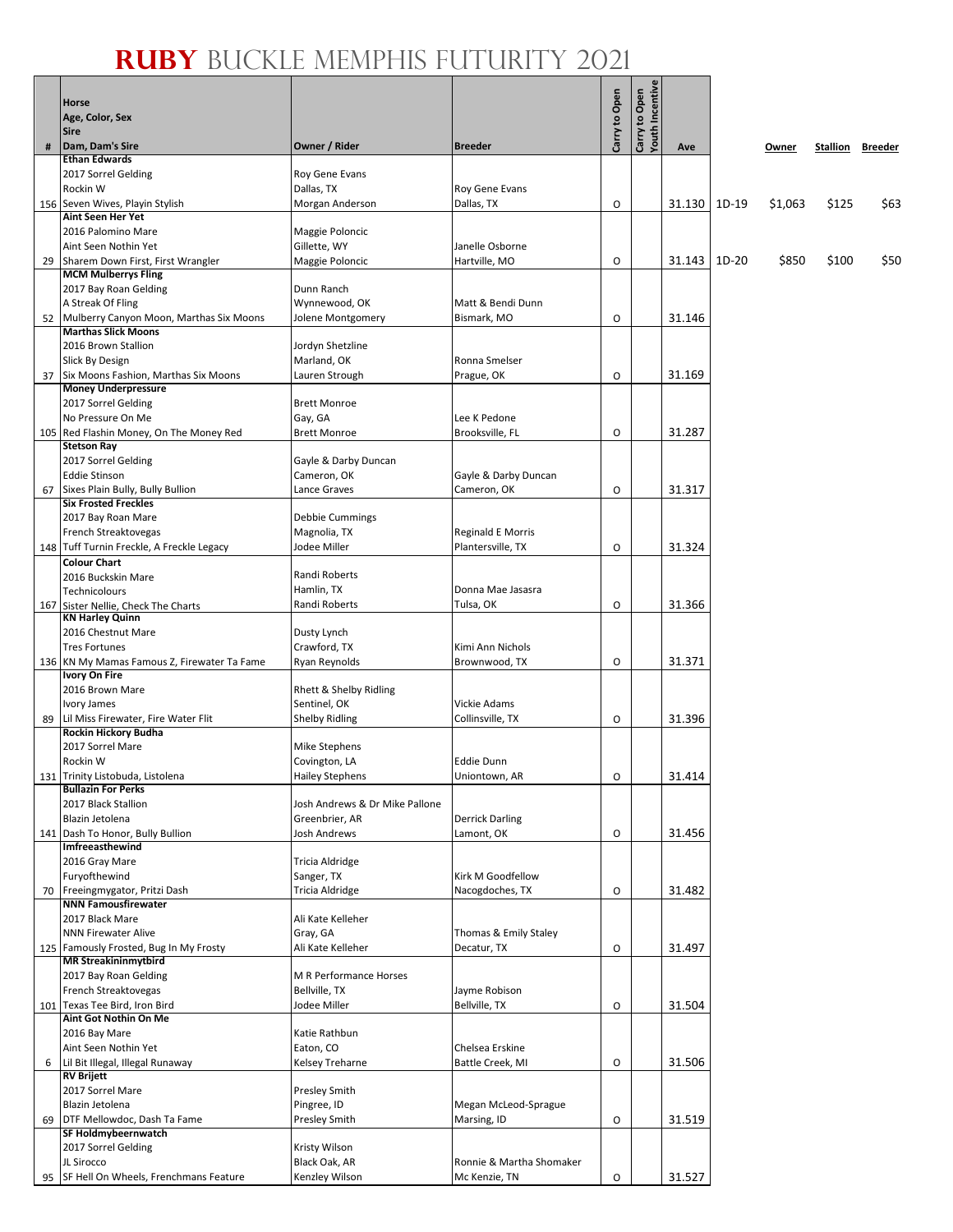|   |                                                                   |                                       |                                       |               | Carry to Open<br>Youth Incentive |              |         |       |                         |
|---|-------------------------------------------------------------------|---------------------------------------|---------------------------------------|---------------|----------------------------------|--------------|---------|-------|-------------------------|
|   | <b>Horse</b><br>Age, Color, Sex                                   |                                       |                                       | Carry to Open |                                  |              |         |       |                         |
|   | <b>Sire</b>                                                       |                                       |                                       |               |                                  |              |         |       |                         |
| # | Dam, Dam's Sire                                                   | Owner / Rider                         | <b>Breeder</b>                        |               |                                  | Ave          | Owner   |       | <b>Stallion Breeder</b> |
|   | <b>A Smooth Starbert</b><br>2017 Palomino Mare                    | Greg & Marlena Williams               |                                       |               |                                  |              |         |       |                         |
|   | A Smooth Guy                                                      | Morrilton, AR                         | Greg & Marlena Williams               |               |                                  |              |         |       |                         |
|   | 140 Baileys Snowflake, Starbert Champ Kelly                       | Marlena Williams                      | Morrilton, AR                         | O             |                                  | 31.550       |         |       |                         |
|   | <b>Rivons Mr America</b>                                          |                                       |                                       |               |                                  |              |         |       |                         |
|   | 2017 Sorrel Gelding                                               | Wilde Performance Horses Inc          |                                       |               |                                  |              |         |       |                         |
|   | <b>Tres Seis</b><br>139 Electric Fire Water, Flaming Fire Water   | Wenyzville, MO<br>Ryann Pedone        | Kissmyfairytale Inc<br>Azle, TX       | O             |                                  | 31.556       |         |       |                         |
|   | Getcha Some Pie                                                   |                                       |                                       |               |                                  |              |         |       |                         |
|   | 2017 Brown Mare                                                   | Casey McMurray                        |                                       |               |                                  |              |         |       |                         |
|   | Furyofthewind                                                     | Willowbrook, IL                       | Copper Spring Ranch LLC               |               |                                  |              |         |       |                         |
|   | 126 Pies Best Punkin, Pie In The Sky<br>Cash Me In Heaven         | Casey McMurray                        | Bozeman, MT                           | 0             | Υ                                | 31.567       |         |       |                         |
|   | 2017 Sorrel Gelding                                               | Jordan Diaz                           |                                       |               |                                  |              |         |       |                         |
|   | JL Dash Ta Heaven                                                 | Danielsville, GA                      | Jud Little                            |               |                                  |              |         |       |                         |
|   | 59 Smooth Cashin Gal, Cash Not Credit                             | Craig Brooks                          | Ardmore, OK                           | O             |                                  | 31.577       |         |       |                         |
|   | <b>CP Epics Percilla</b><br>2017 Chestnut Mare                    | Kris Gadbois                          |                                       |               |                                  |              |         |       |                         |
|   | Epic Leader                                                       | Escondido, CA                         | <b>Claire Powell</b>                  |               |                                  |              |         |       |                         |
|   | 169 Percilla, Dash Ta Fame                                        | Kassie Mowry                          | Eldorado, TX                          | O             |                                  | 31.580       |         |       |                         |
|   | <b>Special For Tres PZ</b><br>2017 Bay Mare                       | Joao Leao                             |                                       |               |                                  |              |         |       |                         |
|   | <b>Tres Seis</b>                                                  | Gainesville, TX                       | <b>Blessed River Ltd</b>              |               |                                  |              |         |       |                         |
|   | 53 Special Copauino, Strawfly Special                             | Joao Leao                             | Frisco, TX                            | $\circ$       |                                  | 31.583       |         |       |                         |
|   | <b>CFour Epicallie</b>                                            |                                       |                                       |               |                                  |              |         |       |                         |
|   | 2016 Sorrel Mare<br>Epic Leader                                   | Douglas & Shannon Moody<br>Vernal, UT | Kelly & Ivy Conrado                   |               |                                  |              |         |       |                         |
|   | 165 Little Fancy Granny, Del Puerto Bill                          | Kelly Conrado                         | Box Elder, SD                         | O             |                                  | 31.631       |         |       |                         |
|   | <b>One Slick Darlin</b>                                           |                                       |                                       |               |                                  |              |         |       |                         |
|   | 2016 Black Mare                                                   | Larry Reynolds                        |                                       |               |                                  |              |         |       |                         |
|   | Slick By Design<br>90 Yes Darlin, Okey Dokey Dale                 | Bowling Green, OH<br>Ryan Reynolds    | Bashaw & Fisher<br>Ledbetter, TX      | $\circ$       |                                  | 31.649 2D-1  | \$7,650 | \$900 | \$450                   |
|   | <b>Lil French Flirt</b>                                           |                                       |                                       |               |                                  |              |         |       |                         |
|   | 2017 Red Roan Gelding                                             | Ken White                             |                                       |               |                                  |              |         |       |                         |
|   | French Streaktovegas                                              | Auburn, IL                            | Ken White                             |               |                                  |              |         |       |                         |
|   | 146 Lil Peppy Valentine, Major Sam Peppy<br><b>Fancy My Fame</b>  | <b>Brandy White</b>                   | Auburn, IL                            | O             |                                  | 31.670 2D-2  | \$5,100 | \$600 | \$300                   |
|   | 2016 Chestnut Mare                                                | Shannon McReynolds                    |                                       |               |                                  |              |         |       |                         |
|   | Aint Seen Nothin Yet                                              | Cave City, AR                         | <b>Shannon McReynolds</b>             |               |                                  |              |         |       |                         |
|   | 36 CJS Plan, The Plan That Can                                    | Elisabeth Geisler                     | Cave City, AR                         | $\circ$       |                                  | 31.691 2D-3  | \$3,315 | \$390 | \$195                   |
|   | <b>French Streakin Babe</b><br>2017 Bay Mare                      | Josey Armstrong                       |                                       |               |                                  |              |         |       |                         |
|   | French Streaktovegas                                              | Huntington, TX                        | <b>Josey Armstrong</b>                |               |                                  |              |         |       |                         |
|   | 172 Jazzy Quixote Babe, Quixote Mac                               | Dacota Monk                           | Huntington, TX                        | 0             |                                  | 31.707 2D-4  | \$2,550 | \$300 | \$150                   |
|   | <b>Carried Ta Heaven</b><br>2016 Sorrel Gelding                   | Tammy Brown                           |                                       |               |                                  |              |         |       |                         |
|   | JL Dash Ta Heaven                                                 | Bishopville, SC                       | Jud Little                            |               |                                  |              |         |       |                         |
| 5 | Ms Carrie Lou, First Down Dash                                    | Joao Leao                             | Ardmore, OK                           | O             |                                  | 31.708 2D-5  | \$1,785 | \$210 | \$105                   |
|   | Cinderhella<br>2017 Sorrel Mare                                   | Tricia Aldridge                       |                                       |               |                                  |              |         |       |                         |
|   | Furyofthewind                                                     | Sanger, TX                            | Copper Spring Ranch                   |               |                                  |              |         |       |                         |
|   | 12 Leona Driver, My Designated Driver                             | Tricia Aldridge                       | Tularosa, NM                          | O             |                                  | 31.730 2D-6  | \$1,530 | \$180 | \$90                    |
|   | <b>Extra Epic</b>                                                 |                                       |                                       |               |                                  |              |         |       |                         |
|   | 2017 Gray Gelding<br><b>Epic Leader</b>                           | Jessica Lewis<br>Canyon, TX           | Kassie Mowry                          |               |                                  |              |         |       |                         |
|   | 106 A Lil Bit Of Heaven, JL Dash Ta Heaven                        | <b>Brandon Cullins</b>                | Dublin, TX                            | O             |                                  | 31.877 2D-7  | \$1,275 | \$150 | \$75                    |
|   | <b>Three Times The Fury</b>                                       |                                       |                                       |               |                                  |              |         |       |                         |
|   | 2017 Sorrel Mare                                                  | C. Dudley/T. Aldridge                 |                                       |               |                                  |              |         |       |                         |
|   | Furyofthewind<br>54 Three And Out, Tres Seis                      | Sanger, TX<br>Tricia Aldridge         | Amy Schimke<br>Wessington Springs, SD | O             |                                  | 31.890 2D-8  | \$1,020 | \$120 | \$60                    |
|   | <b>Annies French Kiss</b>                                         |                                       |                                       |               |                                  |              |         |       |                         |
|   | 2016 Sorrel Mare                                                  | Kristy Wilson                         |                                       |               |                                  |              |         |       |                         |
|   | <b>BHR Frenchies Socks</b><br>46 Annies Autograph, First Wrangler | Black Oak, AR<br>Kenzley Wilson       | Amanda Strickland<br>Huntsville, AL   | O             |                                  | 31.899 2D-9  | \$765   | \$90  | \$45                    |
|   | Confederatefirewater                                              |                                       |                                       |               |                                  |              |         |       |                         |
|   | 2017 Black Gelding                                                | Bob & Revae Barthle                   |                                       |               |                                  |              |         |       |                         |
|   | Johnny Reb Jackson                                                | Dade City, FL                         | Bob & Revae Barthle                   |               |                                  |              |         |       |                         |
|   | 24 Flittin Fire Bug, Fire Easy<br>Vamanos                         | Ryann Pedone                          | Dade City, FL                         | O             |                                  | 31.910 2D-10 | \$510   | \$60  | \$30                    |
|   | 2017 Gray Gelding                                                 | <b>Timothy Menzel</b>                 |                                       |               |                                  |              |         |       |                         |
|   | Freighttrain B                                                    | Sun Prairie, WI                       | Bobby D Cox                           |               |                                  |              |         |       |                         |
|   | 55 Shesa First Rafity, First Down Dash                            | James Barnes                          | Fort Worth, TX                        | $\mathsf O$   |                                  | 31.915       |         |       |                         |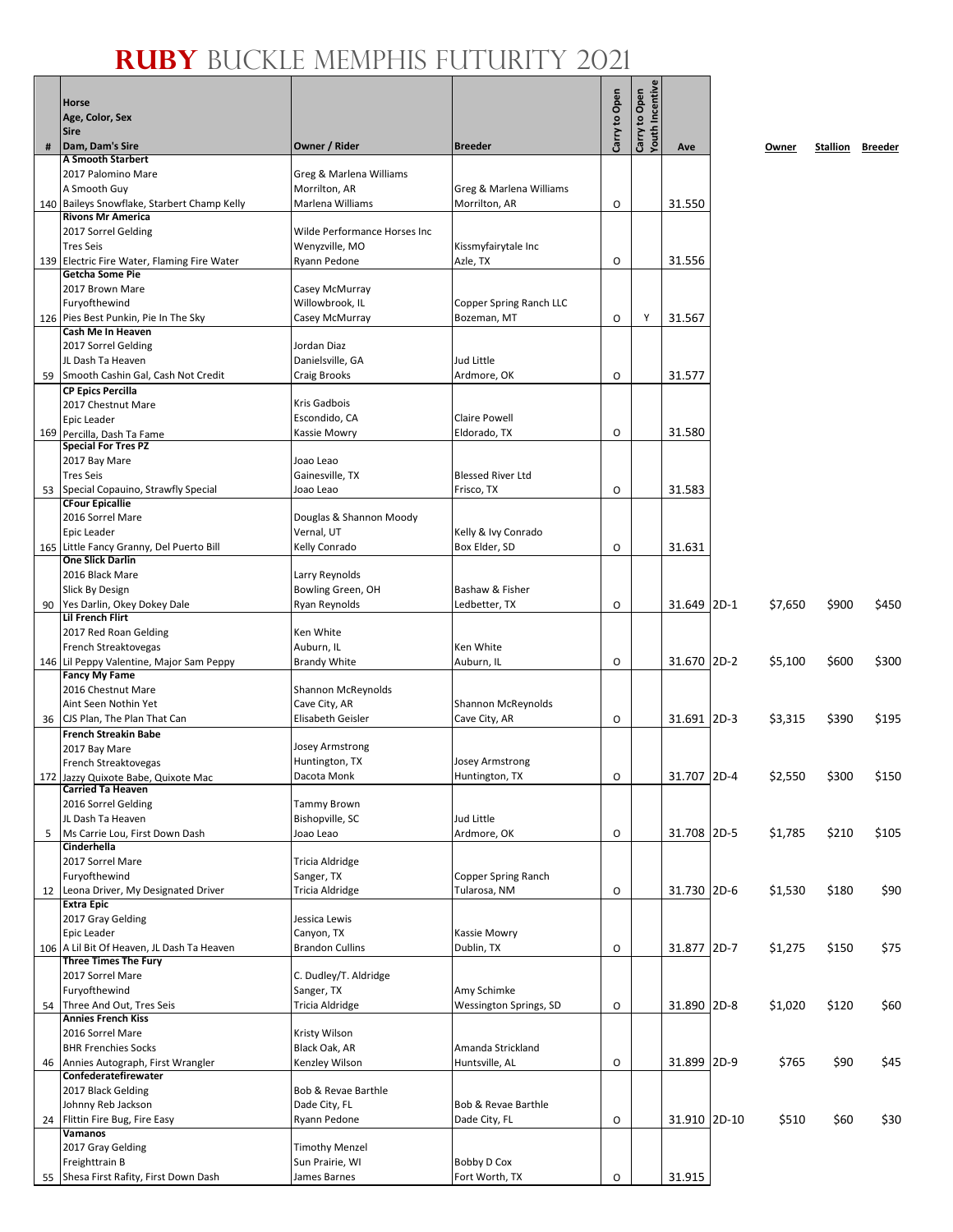|    | <b>Horse</b><br>Age, Color, Sex                                |                                    |                                            | Carry to Open | <b>routh Incentive</b><br>Carry to Open |        |
|----|----------------------------------------------------------------|------------------------------------|--------------------------------------------|---------------|-----------------------------------------|--------|
|    | <b>Sire</b>                                                    |                                    |                                            |               |                                         |        |
| #  | Dam, Dam's Sire                                                | Owner / Rider                      | <b>Breeder</b>                             |               |                                         | Ave    |
|    | <b>Fireball Fling</b><br>2017 Bay Roan Gelding                 | Kathy Donegan                      |                                            |               |                                         |        |
|    | A Streak Of Fling                                              | Bluff Dale, TX                     | Kathy Donegan                              |               |                                         |        |
|    | 129 Miss Firewater Ryon, Fire Water Flit                       | Lacey Harmon                       | Bluff Dale, TX                             | $\circ$       |                                         | 31.942 |
|    | <b>Poof Fames Here</b>                                         |                                    |                                            |               |                                         |        |
|    | 2017 Chestnut Mare<br>This Fame Is On Fire                     | Robert & Christina Zimmerly        |                                            |               |                                         |        |
|    | 107 Poof Shes Gone, Ivory James                                | Creston, OH<br>Matt Boice          | Robert & Christina Zimmerly<br>Creston, OH | O             |                                         | 31.951 |
|    | Ruby Rubacuori                                                 |                                    |                                            |               |                                         |        |
|    | 2017 Red Roan Mare                                             | Jody & Tracy Henderson             |                                            |               |                                         |        |
|    | A Dash Ta Streak                                               | Alvarado, TX                       | Jody & Tracy Henderson                     |               |                                         |        |
| 2  | War Lena Kitty, War Lena Bars<br><b>Streakin Lil Perks</b>     | <b>Tracy Henderson</b>             | Alvarado, TX                               | O             |                                         | 31.962 |
|    | 2017 Brown Roan Mare                                           | Ashley Thompson/ Linda Wilson      |                                            |               |                                         |        |
|    | Streakin Lil Wayne                                             | Sanger, TX                         | Don &/or Tracy McManus                     |               |                                         |        |
| 99 | R Cash Master, Perks Master                                    | Ashley Thompson                    | Lone Grove, OK                             | O             |                                         | 31.975 |
|    | <b>Wnr Wnr Chikndinner</b>                                     |                                    |                                            |               |                                         |        |
|    | 2017 Bay Roan Gelding<br>A Streak Of Fling                     | Lydia Hallion<br>Worthington, PA   | Cheyenne Wimberley                         |               |                                         |        |
|    | 134 Our Red Gravey, Hand Off Boy                               | Lydia Miller                       | Stephenville, TX                           | O             |                                         | 31.984 |
|    | <b>Eddies Lucky Wonder</b>                                     |                                    |                                            |               |                                         |        |
|    | 2017 Palomino Gelding                                          | Tammy Brown                        |                                            |               |                                         |        |
|    | <b>Eddie Stinson</b>                                           | Bishopville, SC<br>Jordan Brown    | Ginger Johnson                             | O             |                                         | 31.996 |
|    | 133 Smokes Scotch RRR, CMG Wonder Smoke<br><b>Lulu Stinson</b> |                                    | Argyle, TX                                 |               |                                         |        |
|    | 2017 Sorrel Mare                                               | Chris Lybbert                      |                                            |               |                                         |        |
|    | <b>Eddie Stinson</b>                                           | Forestburg, TX                     | Chris Lybbert                              |               |                                         |        |
|    | 104 Lydia An Heiress, Dr Nick Bar                              | Samantha Boone                     | Forestburg, TX                             | O             |                                         | 32.006 |
|    | <b>BK Frosted Dynamite</b><br>2016 Gray Gelding                | Barry & Lee Ann Brooks             |                                            |               |                                         |        |
|    | Dashin Dynamo                                                  | Winthrop, AR                       | <b>Brittany Kyle</b>                       |               |                                         |        |
| 27 | Fueled By Frost, PC Sun Dasher                                 | Lee Ann Brooks                     | Shelbyville, TX                            | $\circ$       |                                         | 32.155 |
|    | <b>LRS Famous Tornado</b>                                      |                                    |                                            |               |                                         |        |
|    | 2017 Bay Mare<br><b>BHR Frenchies Socks</b>                    | Ken White<br>Auburn, IL            | Nicholas Wylie                             |               |                                         |        |
| 87 | WR Tornado Ta Fame, Fames Speed Racer                          | Ken White                          | Perrysburg, OH                             | O             |                                         | 32.170 |
|    | JL I Luvcheapthrills                                           |                                    |                                            |               |                                         |        |
|    | 2017 Sorrel Mare                                               | <b>Dorminy Plantation</b>          |                                            |               |                                         |        |
|    | JL Sirocco                                                     | Fitzgerald, GE                     | Jill Lane QH                               |               |                                         |        |
| 77 | Miss Twist Bug, Shawne Bug<br><b>Short Man Streakin</b>        | Roger Odom                         | Fort Benton, MT                            | O             |                                         | 32.340 |
|    | 2016 Bay Roan Stallion                                         | Jennifer Fite                      |                                            |               |                                         |        |
|    | A Streak Of Fling                                              | College Station, TX                | <b>Kelly Gorrell</b>                       |               |                                         |        |
|    | 41 Short Penny, Dash Ta Fame                                   | Jennifer Fite                      | Beach, ND                                  | O             |                                         | 32.490 |
|    | <b>MS PYC OKC</b><br>2016 Brown Mare                           | Lee Pedone & Andrea Cline          |                                            |               |                                         |        |
|    | PYC Paint Your Wagon                                           | Springtown, TX                     | Carol Keith                                |               |                                         |        |
| 31 | Wind N My Sails, Okey Dokey Dale                               | Andrea Cline                       | Washington, OK                             | O             |                                         | 32.614 |
|    | <b>Bet Captains</b>                                            |                                    |                                            |               |                                         |        |
|    | 2017 Sorrel Mare<br>Bet Hesa Cat                               | Lee Jack Tippen<br>Boyd, TX        | Lee Jack Tippen                            |               |                                         |        |
|    | 145 Letithappen Captains, Smokin Trona                         | Jesse Clare Bland                  | Boyd, TX                                   | O             |                                         | 32.655 |
|    | <b>Dan Smooth</b>                                              |                                    |                                            |               |                                         |        |
|    | 2017 Sorrel Mare                                               | Maddi Cripe                        |                                            |               |                                         |        |
|    | A Smooth Guy                                                   | Vandalia, IL                       | Daniel Kjorsvik                            |               |                                         |        |
| 73 | Holy White Socks, Polished Brass<br><b>Dorothys Millions</b>   | Maddi Cripe                        | Minneapolis, MN                            | O             |                                         | 32.681 |
|    | 2017 Bay Mare                                                  | Robert & Christina Zimmerly        |                                            |               |                                         |        |
|    | This Fame Is On Fire                                           | Creston, OH                        | Robert & Christina Zimmerly                |               |                                         |        |
| 57 | Too Special Maria, Eysa Special                                | Matt Boice                         | Creston, OH                                | O             |                                         | 32.745 |
|    | A Smooth Sangria<br>2017 Sorrel Mare                           | Shawna Letcher                     |                                            |               |                                         |        |
|    | A Smooth Guy                                                   | Rapid City, SD                     | TK & Lainee Sampson                        |               |                                         |        |
|    | 151 SX Smokin Serena, Smoke N Sparks                           | Shawna Letcher                     | Interior, SD                               | O             |                                         | 32.771 |
|    | <b>Daddys Vegas Fling</b>                                      |                                    |                                            |               |                                         |        |
|    | 2016 Bay Gelding                                               | Sara Honegger                      |                                            |               |                                         |        |
| 79 | French Streaktovegas<br>My Daddys Catty, Ima Doc Olena         | Oklahoma City, OK<br>Sara Honegger | Sydney Hollingsworth<br>Stillwater, OK     | O             |                                         | 32.798 |
|    | <b>Cant Be Blamed</b>                                          |                                    |                                            |               |                                         |        |
|    | 2016 Sorrel Mare                                               | Jeffrey D Crockett                 |                                            |               |                                         |        |
|    | Corona Cartel                                                  | Spanish Fork, UT                   | <b>Reliance Ranches LLC</b>                |               |                                         |        |
| 1  | Ity Bitty Rarity, Rare Form                                    | Teigan Adams                       | Guthrie, OK                                | O             |                                         | 33.061 |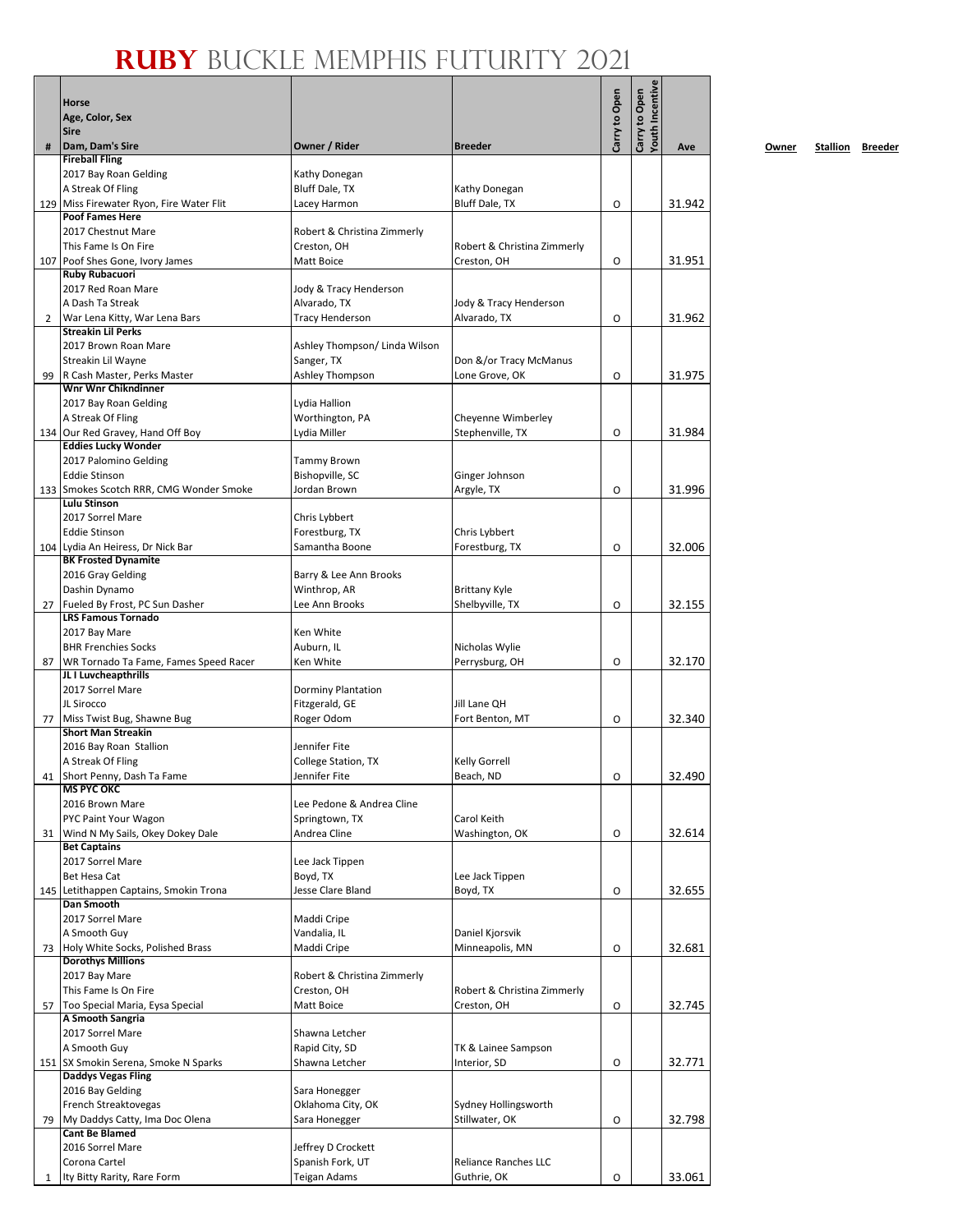|    | <b>Horse</b><br>Age, Color, Sex<br><b>Sire</b>                    |                                         |                                     | Carry to Open | Youth Incentive<br>Carry to Open |        |
|----|-------------------------------------------------------------------|-----------------------------------------|-------------------------------------|---------------|----------------------------------|--------|
| #  | Dam, Dam's Sire                                                   | Owner / Rider                           | <b>Breeder</b>                      |               |                                  | Ave    |
|    | Tiniwithaslicktwist                                               |                                         |                                     |               |                                  |        |
|    | 2016 Sorrel Mare                                                  | Jessica Lear                            |                                     |               |                                  |        |
|    | Slick By Design<br>Brandons Dimples, De Elegant Oscar             | Meridan, TX<br>Jessica Lear             | Debbie Jackson                      | O             |                                  | 33.093 |
| 66 | <b>KB Ivorysfame</b>                                              |                                         | San Augustine, TX                   |               |                                  |        |
|    | 2017 Black Mare                                                   | Alexis Sipkema                          |                                     |               |                                  |        |
|    | Ivory James                                                       | Wayland, MI                             | K & K Farms                         |               |                                  |        |
| 68 | My American Honey, Dash Ta Fame                                   | Alexis Sipkema                          | Joelton, TN                         | O             |                                  | 33.116 |
|    | <b>TechnicoloursHotFlash</b>                                      |                                         |                                     |               |                                  |        |
|    | 2016 Sorrel Gelding<br><b>Technicolours</b>                       | Terry & Connie Ray<br>Heavener, OK      | Terry & Connie Ray                  |               |                                  |        |
| 11 | Bullys Top Bar, Bully Bullion                                     | Jodi Ray                                | Heavener, OK                        | O             |                                  | 33.186 |
|    | So Streakin Epic                                                  |                                         |                                     |               |                                  |        |
|    | 2017 Gray Stallion                                                | <b>Colton Tambling</b>                  |                                     |               |                                  |        |
|    | Epic Leader                                                       | Essex, IL                               | Cody & Luann Johnson                |               |                                  |        |
|    | 159 Streakin Gold Seeker, A Streak of Fling                       | Marne Loosenort                         | Dublin, TX                          | O             |                                  | 33.209 |
|    | <b>TFour Shome The Money</b><br>2017 Bay Gelding                  | Makenna Christensen                     |                                     |               |                                  |        |
|    | Tfouroverdrivinnfame                                              | Lakepoint, UT                           | Four Taylors Ranch LLC              |               |                                  |        |
| 82 | Money From The Mint, On The Money Red                             | Makenna Christensen                     | Lapoint, UT                         | O             |                                  | 33.251 |
|    | <b>VF Coup De Grace</b>                                           |                                         |                                     |               |                                  |        |
|    | 2017 Bay Mare                                                     | Jennifer McGraw                         |                                     |               |                                  |        |
|    | <b>Eddie Stinson</b><br>VF Coup De Ville, Burrs First Down        | Ocala, FL<br><b>Rylee Elliot Howell</b> | <b>Victory Farms</b><br>Ada, OK     | O             |                                  | 33.368 |
| 4  | Aintnothinbutbugfame                                              |                                         |                                     |               |                                  |        |
|    | 2017 Sorrel Mare                                                  | Kayla Enke                              |                                     |               |                                  |        |
|    | Aint Seen Nothin Yet                                              | West Point, IA                          | Kayla Enke                          |               |                                  |        |
|    | 154 Shawnes Chloe Bug, Shawne Bug Leo                             | Kayla Enke                              | West Point, IA                      | O             |                                  | 33.425 |
|    | <b>Miss Sammy Train</b>                                           |                                         |                                     |               |                                  |        |
|    | 2016 Brown Mare<br>Freighttrain B                                 | Cyndi McCormick<br>Batavia, IA          | Wesley & Ann Anglin                 |               |                                  |        |
| 44 | Miss Sound Dancer, Beat The Feet                                  | Cyndi McCormick                         | Sapulpa, OK                         | O             |                                  | 33.542 |
|    | <b>Bar B Fame N Whiskey</b>                                       |                                         |                                     |               |                                  |        |
|    | 2016 Sorrel Gelding                                               | Linda Jett Mosley                       |                                     |               |                                  |        |
|    | <b>Frenchmans Guy</b>                                             | Vidalia, GA                             | Don & Beverly Burdette              |               |                                  |        |
| 17 | Miss Mitos Whiskey, Dash Ta Fame<br>My Kinda Fire Kat             | Lance Graves                            | Lufkin, TX                          | O             |                                  | 33.893 |
|    | 2016 Sorrel Gelding                                               | Pattie Marshall                         |                                     |               |                                  |        |
|    | This Fame Is On Fire                                              | Plainwell, MI                           | Heath Boucher                       |               |                                  |        |
|    | 19 My Miss Kit Kat, Moving Effort                                 | Kaily Sooy                              | Galion, OH                          | O             |                                  | 34.316 |
|    | <b>Livin For The Fame</b>                                         |                                         |                                     |               |                                  |        |
|    | 2016 Chestnut Mare                                                | Kathy Skimehorn                         |                                     |               |                                  |        |
|    | <b>BHR Frenchies Socks</b><br>30 Go For The Fame, Dash Ta Fame    | Springfield, TN<br>Bert Skimehorn       | Crystal Shumate<br>Micanopy, FL     | O             |                                  | 34.440 |
|    | <b>Hello Stella</b>                                               |                                         |                                     |               |                                  |        |
|    | 2017 Bay Mare                                                     | Sharin Hall                             |                                     |               |                                  |        |
|    | The Goodbye Lane                                                  | Pilot Point, TX                         | Sharin Hall                         |               |                                  |        |
| 88 | Go Go Fame, Dash Ta Fame                                          | Sharin Hall                             | Pilot Point, TX                     | O             |                                  | 34.576 |
|    | <b>Sand In My Socks</b><br>2017 Sorrel Mare                       | <b>Isabella Quarter Horses</b>          |                                     |               |                                  |        |
|    | <b>BHR Frenchies Socks</b>                                        | Victoria, TX                            | <b>Isabella Quarter Horses</b>      |               |                                  |        |
| 60 | JC Pick Six, Tres Seis                                            | Kassie Mowry                            | Victoria, TX                        | O             |                                  | 35.243 |
|    | <b>Playin N Vegas</b>                                             |                                         |                                     |               |                                  |        |
|    | 2017 Sorrel Mare                                                  | Jute Wright                             |                                     |               |                                  |        |
|    | French Streaktovegas<br>112 Peppy Playtari, Ninas Peppy Doc       | Bethel, NC<br>Jordan Harrell            | <b>Ronny Bumpus</b><br>Lampasas, TX | O             |                                  | 35.495 |
|    | Reelected                                                         |                                         |                                     |               |                                  |        |
|    | 2017 Gray Mare                                                    | Soft G, LLC                             |                                     |               |                                  |        |
|    | Epic Leader                                                       | Guthrie, OK                             | Danyelle Campbell                   |               |                                  |        |
| 58 | Repete Fame, Dash Ta Fame                                         | Danyelle Campbell                       | Milsap, TX                          | O             |                                  | 35.570 |
|    | <b>Gotta Be Heavenly</b>                                          | Caroline Boucher                        |                                     |               |                                  |        |
|    | 2017 Sorrel Gelding<br>JL Dash Ta Heaven                          | St Philippe Lapa, QC                    | <b>Jud Little</b>                   |               |                                  |        |
|    | 147 Gotta Be A Red Nick, Dr Nick Bar                              | Caroline Boucher                        | Ardmore, OK                         | O             |                                  | 35.586 |
|    | Im So Sway                                                        |                                         |                                     |               |                                  |        |
|    | 2017 Sorrel Gelding                                               | Shealynn Leach                          |                                     |               |                                  |        |
|    | JL Dash Ta Heaven                                                 | Gunter, TX                              | Jud Little                          |               |                                  |        |
|    | 103 Smooth My Credit, Cash Not Credit<br><b>Return Of The Mac</b> | Craig Brooks                            | Ardmore, OK                         | O             |                                  | 35.604 |
|    | 2017 Gray Gelding                                                 | FC Ranch                                |                                     |               |                                  |        |
|    | A Smooth Guy                                                      | Alex, OK                                | FC Ranch                            |               |                                  |        |
| 7  | Mackilts, Dash Ta Fame                                            | Danyelle Campbell                       | Alex, OK                            | O             |                                  | 35.619 |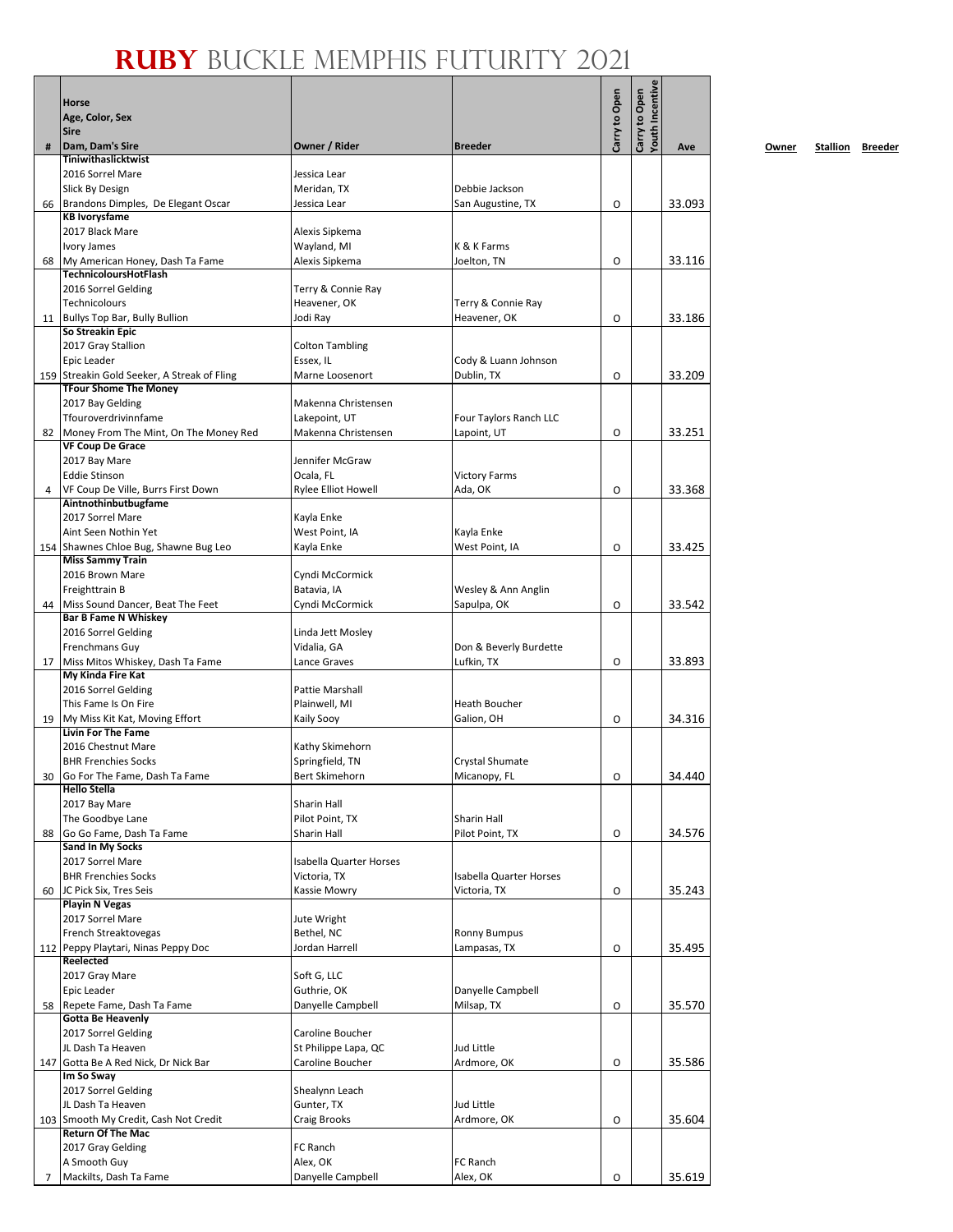|     | Horse                                                                |                                 |                                         | Carry to Open | Youth Incentive<br>Carry to Open |        |
|-----|----------------------------------------------------------------------|---------------------------------|-----------------------------------------|---------------|----------------------------------|--------|
|     | Age, Color, Sex                                                      |                                 |                                         |               |                                  |        |
|     | <b>Sire</b>                                                          |                                 |                                         |               |                                  |        |
| #   | Dam, Dam's Sire<br><b>MR Smashed N Vegas</b>                         | Owner / Rider                   | <b>Breeder</b>                          |               |                                  | Ave    |
|     | 2017 Bay Roan Gelding                                                | M R Performance Horses          |                                         |               |                                  |        |
|     | French Streaktovegas                                                 | Bellville, TX                   | Jayme Robison                           |               |                                  |        |
| 56  | Jamaka Smash, Big Smash                                              | Jodee Miller                    | Bellville, TX                           | O             |                                  | 35.632 |
|     | <b>MR Mulberrymoonfling</b>                                          |                                 |                                         |               |                                  |        |
|     | 2016 Gray Mare                                                       | M R Performance Horses          |                                         |               |                                  |        |
| 10  | A Streak Of Fling<br>Mulberry Canyon Moon, Marthas Six Moons         | Bellville, TX<br>Jodee Miller   | Matt & Bendi Dunn<br>Bismarck, MO       | O             |                                  | 35.737 |
|     | <b>KD Baby Driver</b>                                                |                                 |                                         |               |                                  |        |
|     | 2017 Sorrel Gelding                                                  | Lindsay Bullard                 |                                         |               |                                  |        |
|     | A Streak Of Fling                                                    | Roanoke, TX                     | <b>Kailey Dement</b>                    |               |                                  |        |
| 80  | Watch Me Go Guys, Frenchmans Guy                                     | Lindsay Bullard                 | Lipan, TX                               | O             |                                  | 35.768 |
|     | <b>Lovin Vegas</b>                                                   | <b>Ben Shelton</b>              |                                         |               |                                  |        |
|     | 2017 Buckskin Gelding<br>French Streaktovegas                        | Macclesfield, NC                | <b>Ronny Bumpus</b>                     |               |                                  |        |
| 64  | Pals Easy Lovin, Pal O Mine Peppy                                    | Jordan Harrell                  | Lampasas, TX                            | O             |                                  | 35.791 |
|     | <b>VF Rosie Stinson</b>                                              |                                 |                                         |               |                                  |        |
|     | 2017 Gray Mare                                                       | <b>Victory Farms</b>            |                                         |               |                                  |        |
|     | <b>Eddie Stinson</b>                                                 | Ada, OK                         | <b>Victory Farms</b>                    |               |                                  |        |
| 171 | Beduinos Chick Jet, Rock Em Smooth<br><b>BS Born Ta Cash</b>         | Kelsey Trehame                  | Ada, OK                                 | O             |                                  | 35.802 |
|     | 2016 Gray Mare                                                       | Dacota Monk & Louis Saggione    |                                         |               |                                  |        |
|     | Born Ta Be Famous                                                    | Point, TX                       | <b>Kris Suard</b>                       |               |                                  |        |
|     | 135 Sulley, Judge Cash                                               | Dacota Monk                     | Thibodaux, LA                           | O             |                                  | 35.857 |
|     | Smoothmove Ta Heaven                                                 |                                 |                                         |               |                                  |        |
|     | 2016 Sorrel Mare<br>JL Dash Ta Heaven                                | Clay & Roxie Tew<br>Lipan, TX   | Jud Little                              |               |                                  |        |
|     | 15 Smooth My Credit, Cash Not Credit                                 | Colt Tew                        | Ardmore, OK                             | O             |                                  | 35.880 |
|     | <b>TU Just A Smigeon</b>                                             |                                 |                                         |               |                                  |        |
|     | 2017 Sorrel Mare                                                     | Richard Wincikaby               |                                         |               |                                  |        |
|     | A Streak Of Fling                                                    | Englehart, Ontario              | Triple U Quarter Horses LLC             |               |                                  |        |
|     | 127 Tayter To The Top, Tres Seis<br><b>Coronados Barbie</b>          | Hugo Simoneau                   | Marrieta, OK                            | O             |                                  | 36.048 |
|     | 2017 Chestnut Mare                                                   | Rodney Serpa                    |                                         |               |                                  |        |
|     | Coronado Cartel                                                      | Corpus Christi, TX              | Leslie Bailey                           |               |                                  |        |
| 84  | French Bar Belle, Frenchmans Guy                                     | Amanda Lovorn                   | Pauls Valley, OK                        | O             |                                  | 36.095 |
|     | Socksnothavinacorona                                                 |                                 |                                         |               |                                  |        |
|     | 2017 Bay Gelding                                                     | Joel Henning                    |                                         |               |                                  |        |
| 75  | <b>BHR Frenchies Socks</b><br>Famous Corona, Southern Cartel         | Roseville, OH<br>Morgan Henning | Joel Henning<br>Roseville, OH           | O             |                                  | 36.110 |
|     | <b>TC Smooth Edition</b>                                             |                                 |                                         |               |                                  |        |
|     | 2017 Bay Mare                                                        | Tiffany E Copper Mottesheard    |                                         |               |                                  |        |
|     | A Smooth Guy                                                         | Marshfield, MO                  | <b>Tiffany E Cooper Mottesheard</b>     |               |                                  |        |
| 8   | Brays Plane Jane, Marthas Six Moons                                  | Jolene Montgomery               | Marshfield, MO                          | О             |                                  | 36.210 |
|     | Look What Dyna Did<br>2017 Sorrel Mare                               | Mary E Ogle                     |                                         |               |                                  |        |
|     | JL Dash Ta Heaven                                                    | Kinta, OK                       | <b>Benette Barrington Little</b>        |               |                                  |        |
|     | 23 Hy Talented Chick, Flaming Talent                                 | Mary Beth Ogle                  | Springer, OK                            | O             |                                  | 36.258 |
|     | <b>Frenchmoney To Vegas</b>                                          |                                 |                                         |               |                                  |        |
|     | 2017 Red Roan Gelding                                                | <b>Chantal Auger</b>            |                                         |               |                                  |        |
|     | French Streaktovegas<br>120 Flash Mia Money Red, Honor For Money Red | St Eustache, QC<br>Pierre Dubuc | <b>Chantal Auger</b><br>St Eustache, QC | O             |                                  | 36.297 |
|     | <b>Wins Famous Lady</b>                                              |                                 |                                         |               |                                  |        |
|     | 2017 Chestnut Mare                                                   | Dan & Barbara Hardisty          |                                         |               |                                  |        |
|     | Ur One Famous Rebel                                                  | Stephenville, TX                | Dan & Barbara Hardisty                  |               |                                  |        |
|     | 149 Win Comes Easy, Holland Ease<br><b>HR Heavens Haze</b>           | Josh Seeger                     | Stephenville, TX                        | O             |                                  | 36.319 |
|     | 2017 Bay Gelding                                                     | <b>Kendall Pearse</b>           |                                         |               |                                  |        |
|     | JL Dash Ta Heaven                                                    | Valley View, TX                 | Thomas O'Neal                           |               |                                  |        |
|     | 155 French Bouquet, Frenchmans Guy                                   | Jessica Morris                  | Choudrant, LA                           | O             |                                  | 36.353 |
|     | <b>PYC Paint Me Famous</b>                                           |                                 |                                         |               |                                  |        |
|     | 2016 Bay Mare                                                        | Rachel Miller                   |                                         |               |                                  |        |
|     | <b>Eddie Stinson</b><br>42 RYC Eyesa Rey, PYC Paint Your Wagon       | Mannington, WV<br>Rachel Miller | Liz Michael<br>Paris, OH                | O             |                                  | 36.426 |
|     | <b>Intitled</b>                                                      |                                 |                                         |               |                                  |        |
|     | 2017 Sorrel Mare                                                     | Tankersley & Cameron            |                                         |               |                                  |        |
|     | No Pressure On Me                                                    | Floresville, TX                 | John David Tice                         |               |                                  |        |
|     | 102 Jezzabell, Famous Bugs                                           | James Barnes                    | Crossett, AR                            | O             |                                  | 36.426 |
|     | <b>The Red Sonador</b><br>2016 Chestnut Gelding                      | J Boultinghouse & K Squires     |                                         |               |                                  |        |
|     | The Red Dasher                                                       | Fredonia, TX                    | Megan/Bill/Susie Lewis                  |               |                                  |        |
| 45  | RBS Bream, Canth                                                     | <b>Shelby Ridling</b>           | Twin Falls, ID                          | O             |                                  | 36.489 |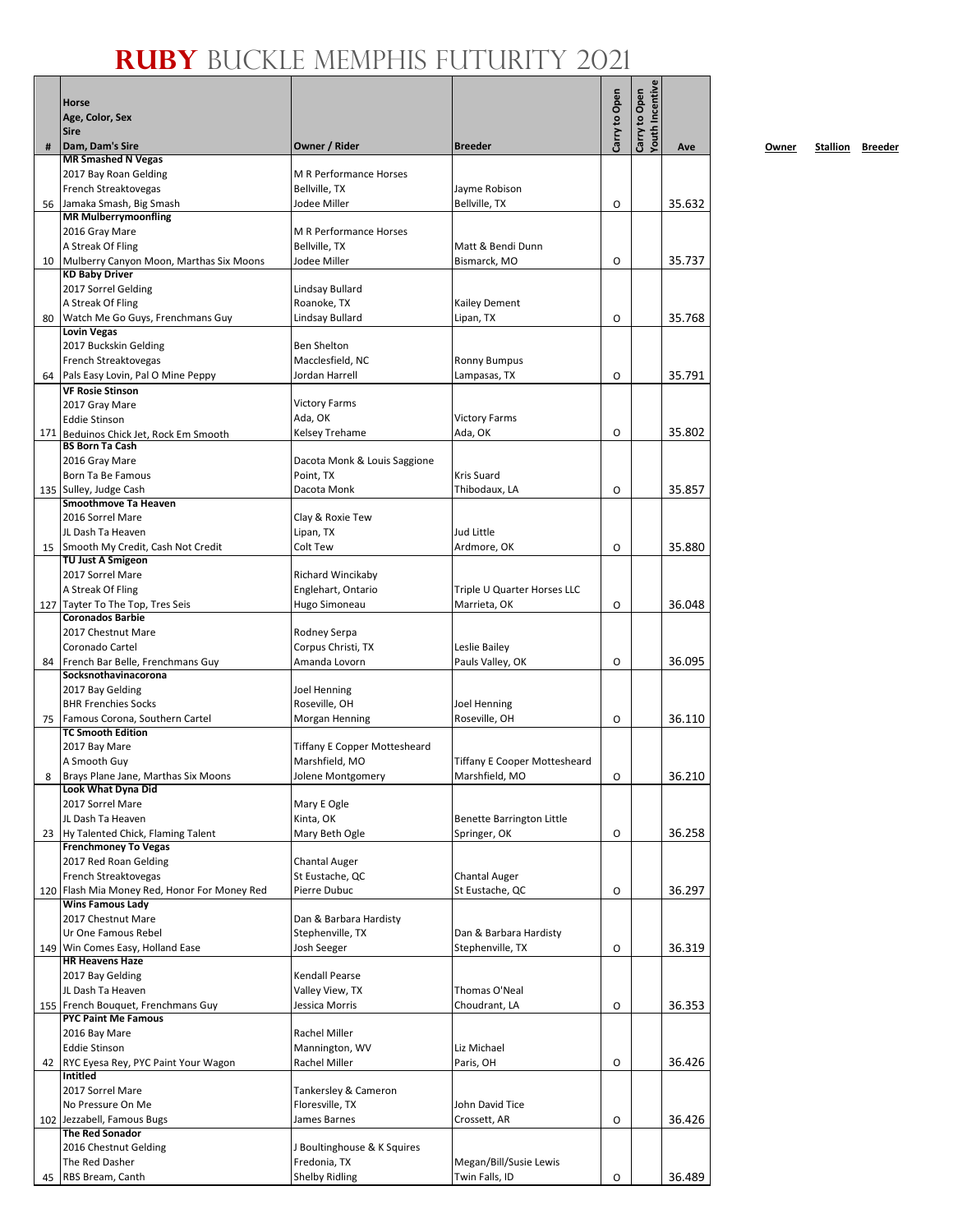|    | <b>Horse</b><br>Age, Color, Sex<br><b>Sire</b>                     |                                               |                                                 | Carry to Open | Youth Incentive<br>Carry to Open |        |
|----|--------------------------------------------------------------------|-----------------------------------------------|-------------------------------------------------|---------------|----------------------------------|--------|
| #  | Dam, Dam's Sire                                                    | Owner / Rider                                 | <b>Breeder</b>                                  |               |                                  | Ave    |
|    | <b>Cool To Be Cashin</b>                                           |                                               |                                                 |               |                                  |        |
|    | 2016 Black Mare<br>JL Dash Ta Heaven                               | Jennifer McGraw<br>Ocala, FL                  | Jud Little                                      |               |                                  |        |
| 83 | Cool Perky, Dash For Perks                                         | <b>Rylee Elliot Howell</b>                    | Ardmore, OK                                     | O             |                                  | 36.524 |
|    | <b>Playing In Traffic</b>                                          |                                               |                                                 |               |                                  |        |
|    | 2017 Bay Gelding                                                   | Laura Nemec                                   |                                                 |               |                                  |        |
| 72 | <b>Traffic Guv</b><br>Explode N Cash, Explode On Demand            | Mt Calm, TX<br>Laura Nemec                    | Laura Nemec<br>Mt Calm, TX                      | O             |                                  | 36.539 |
|    | <b>KN Baileys Sidecar</b>                                          |                                               |                                                 |               |                                  |        |
|    | 2016 Bay Mare                                                      | Tom & Sarah Griffin                           |                                                 |               |                                  |        |
|    | <b>KN Famous Czar</b>                                              | Lockport, NY                                  | Kimi Nichols                                    |               |                                  |        |
| 13 | Bailey Pick, Little Concord Jet<br><b>Famous Socks</b>             | <b>Abigail Plants</b>                         | Brownwood, TX                                   | O             |                                  | 36.672 |
|    | 2017 Sorrel Gelding                                                | Justin Theado                                 |                                                 |               |                                  |        |
|    | <b>BHR Frenchies Socks</b>                                         | Mt Sterling, OH                               | <b>Steel Gang Quarter Horse</b>                 |               |                                  |        |
|    | 21 Famous Jessie, Dash Ta Fame                                     | Justin Theado                                 | Newellton, LA                                   | O             |                                  | 36.706 |
|    | <b>Kool Rocket Man</b>                                             |                                               |                                                 |               |                                  |        |
|    | 2017 Sorrel Gelding<br>Valiant Hero                                | Scott & Tiffeny Accomazzo<br>Stephenville, TX | Brenda Reswig                                   |               |                                  |        |
|    | 163 One Kool Wagon, PYC Paint Your Wagon                           | Ryann Pedone                                  | Bismark, ND                                     | O             |                                  | 36.750 |
|    | <b>Mister Tres</b>                                                 |                                               |                                                 |               |                                  |        |
|    | 2017 Brown Gelding                                                 | Don Lee & Ryann Pedone                        |                                                 |               |                                  |        |
|    | <b>Tres Seis</b><br>117 A True Stoli, Stoli                        | Sunset, TX<br>Ryann Pedone                    | <b>Bennett Racing Stables</b><br>Brownsburg, IN | O             |                                  | 36.752 |
|    | Pyromaniak                                                         |                                               |                                                 |               |                                  |        |
|    | 2017 Sorrel Gelding                                                | Nickelbar Ranch LLC                           |                                                 |               |                                  |        |
|    | Shawne Bug Leo                                                     | San Angleo, TX                                | Nickelbar Ranch LLC                             |               |                                  |        |
|    | 144 Start The Fire, Desirio                                        | Dustin Angelle                                | San Angleo, TX                                  | O             |                                  | 36.756 |
|    | <b>Cravin Sweets</b><br>2016 Bay Gelding                           | Kindra Pirtle                                 |                                                 |               |                                  |        |
|    | Sweet First Down                                                   | Atlanta, KS                                   | Erin Chrisman                                   |               |                                  |        |
| 93 | PYC Biscuit, PYC Paint Your Wagon                                  | Kindra Pirtle                                 | Kaplan, LA                                      | O             |                                  | 36.908 |
|    | <b>VF Victoria Sitnson</b>                                         |                                               |                                                 |               |                                  |        |
|    | 2017 Sorrel Mare<br><b>Eddie Stinson</b>                           | <b>Dement Quarter Horses</b><br>Jackson, TN   | <b>Victory Farms</b>                            |               |                                  |        |
| 81 | Bag The Hawk, Track Rebel                                          | Suzanne Dement                                | Ada, OK                                         | O             |                                  | 37.107 |
|    | <b>Crack Open The Bubbly</b>                                       |                                               |                                                 |               |                                  |        |
|    | 2016 Buckskin Mare                                                 | Stacee Lundstrom                              |                                                 |               |                                  |        |
|    | First Down French                                                  | Finley, ND                                    | Stacee Lundstrom                                |               |                                  |        |
| 92 | Stop The Bubbly, Nonstop Bubblin<br>LilPressureInMyNikes           | Josh Seeger                                   | Finley, ND                                      | O             |                                  | 37.113 |
|    | 2016 Sorrel Gelding                                                | Shelby Oglesby                                |                                                 |               |                                  |        |
|    | No Pressure On Me                                                  | Vernon, TX                                    | Shoppa Ranch                                    |               |                                  |        |
|    | 128 VF Elmers Lil Sis, Burrs First Down<br><b>Chicks Love Guns</b> | Shelby Oglesby                                | Decatur, TX                                     | O             |                                  | 37.128 |
|    | 2017 Gray Mare                                                     | Nicole Busque                                 |                                                 |               |                                  |        |
|    | PG Dry Fire                                                        | Zebulon, NC                                   | Chelsea Curtis                                  |               |                                  |        |
|    | 132 A Princessofthemoon, Chicks Beduino                            | Nicole Busque                                 | Gardena, CA                                     | O             |                                  | 37.179 |
|    | <b>French Stinson</b>                                              |                                               |                                                 |               |                                  |        |
|    | 2017 Sorrel Gelding<br><b>Eddie Stinson</b>                        | <b>Brandy White</b><br>Auburn, IL             | <b>Molly Powell</b>                             |               |                                  |        |
|    | 100 Disco Bling, Frenchmans Guy                                    | <b>Brandy White</b>                           | Stephenville, TX                                | O             |                                  | 37.192 |
|    | <b>Rollin N Vegas</b>                                              |                                               |                                                 |               |                                  |        |
|    | 2016 Bay Roan Gelding                                              | Jackie Dotson                                 |                                                 |               |                                  |        |
|    | French Streaktovegas                                               | Johnstown, OH<br>Matt Boice                   | Jackie Dotson                                   |               |                                  |        |
| 14 | Spear The Cash, Roll The Cash<br><b>Miss Edy Stinson</b>           |                                               | Johnstown, OH                                   | O             |                                  | 37.270 |
|    | 2017 Bay Mare                                                      | <b>Brad Lieblong</b>                          |                                                 |               |                                  |        |
|    | <b>Eddie Stinson</b>                                               | Jonesboro, AR                                 | Michael T Samples                               |               |                                  |        |
|    | 116 Enticingly Fast, Scrutinizer                                   | <b>Brandon Cullins</b>                        | Abilene, KS                                     | O             |                                  | 37.327 |
|    | <b>One Slick Scat Cat</b><br>2017 Palomino Gelding                 | Jimmie Smith                                  |                                                 |               |                                  |        |
|    | Slick By Design                                                    | McDade, TX                                    | Jimmie Smith                                    |               |                                  |        |
|    | 158 Firewater Scat Cat, Alive N Firen                              | Jimmie Smith                                  | McDade, TX                                      | O             |                                  | 37.623 |
|    | <b>Fames Dashtovegas</b>                                           |                                               |                                                 |               |                                  |        |
|    | 2017 Sorrel Mare                                                   | Kylie Brueggeman                              |                                                 |               |                                  |        |
|    | French Streaktovegas<br>138 Stylus Intent, Stylus                  | Sikeston, MO<br>Kylie Brueggeman              | Seve Minnick<br>Mexico, MO                      | O             |                                  | 37.704 |
|    | <b>VF Mistys Liaison</b>                                           |                                               |                                                 |               |                                  |        |
|    | 2017 Gray Mare                                                     | Marcus McCrary                                |                                                 |               |                                  |        |
|    | <b>Sixes Liaison</b>                                               | Fort Worth, TX                                | <b>Victory Farms</b>                            |               |                                  |        |
|    | 150 BN Misty Moon, Steppin For The Moon                            | Chris Martin                                  | Ada, OK                                         | O             |                                  | 38.150 |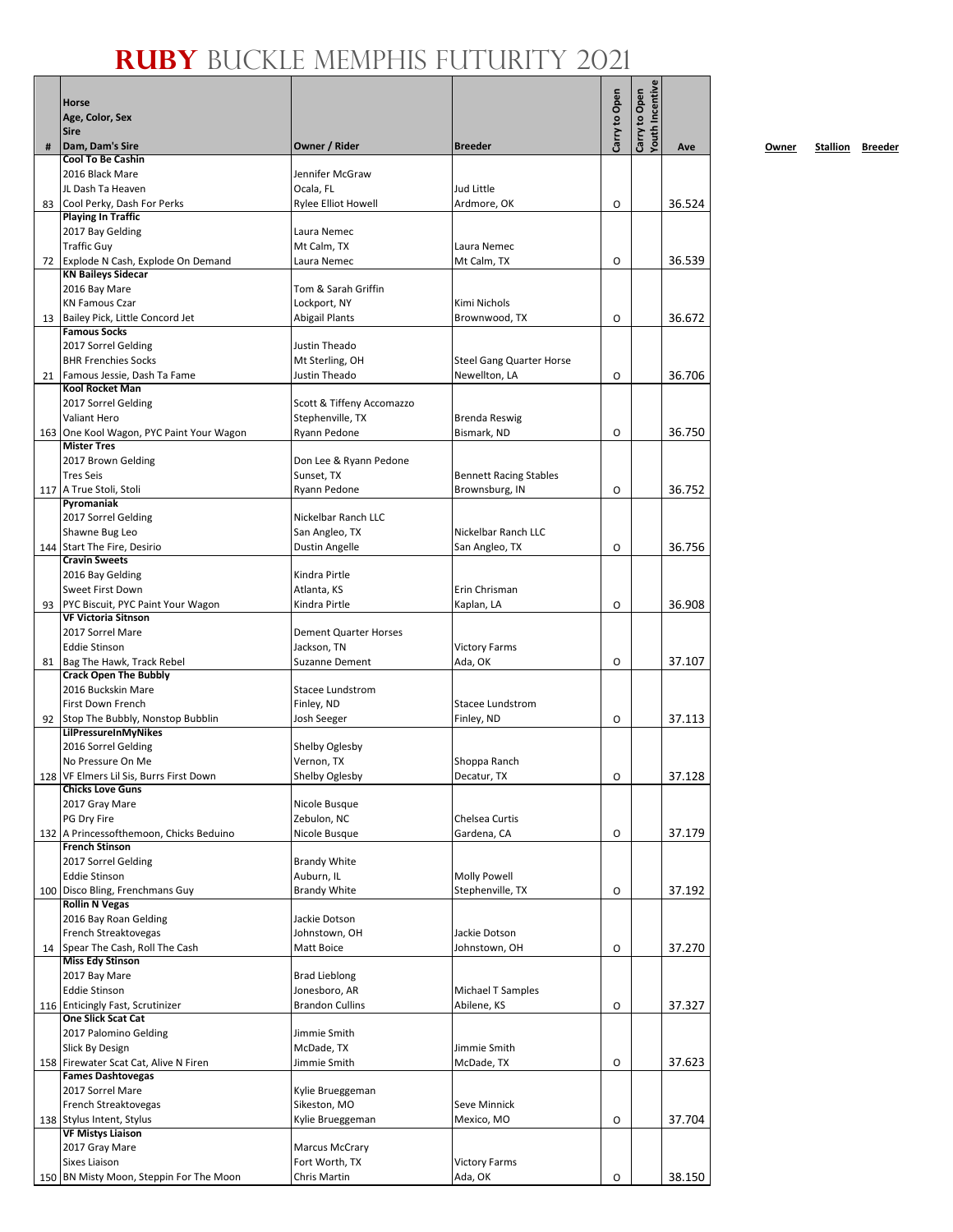|    | <b>Horse</b><br>Age, Color, Sex<br><b>Sire</b>                        |                                  |                              | Carry to Open | Youth Incentive<br>Carry to Open |        |
|----|-----------------------------------------------------------------------|----------------------------------|------------------------------|---------------|----------------------------------|--------|
| #  | Dam, Dam's Sire                                                       | Owner / Rider                    | <b>Breeder</b>               |               |                                  | Ave    |
|    | <b>UX Swayzi Stinson</b>                                              |                                  |                              |               |                                  |        |
|    | 2017 Chestnut Mare                                                    | Josie Cole                       |                              |               |                                  |        |
|    | <b>Eddie Stinson</b>                                                  | Trimont, MN                      | Jinx Maude                   |               |                                  |        |
|    | 142 UX Frenchmans Kimmie, Frenchmans Guy<br>JL Heavenly Grace         | Josie Cole                       | Hermosa, SD                  | O             |                                  | 38.220 |
|    | 2017 Sorrel Mare                                                      | Melissa McDaniel                 |                              |               |                                  |        |
|    | JL Dash Ta Heaven                                                     | Lumberton, MI                    | Jud Little                   |               |                                  |        |
|    | 157 Gotta Be A Red Nick, Dr Nick Bar                                  | Melissa McDaniel                 | Ardmore, OK                  | O             |                                  | 39.500 |
|    | <b>Coming In Haute</b>                                                |                                  |                              |               |                                  |        |
|    | 2017 Sorrel Gelding                                                   | Amy Peterson                     |                              |               |                                  |        |
|    | <b>Bullseye Bullion</b>                                               | Lakeville, MN                    | Alexia Willis                |               |                                  |        |
|    | 130 Some Like It Haute, Dash Ta Fame<br><b>Imalive And Famous</b>     | Heidi Gunderson                  | Maysville, OK                | O             |                                  | 39.519 |
|    | 2017 Palomino Gelding                                                 | Lisa Rigney                      |                              |               |                                  |        |
|    | Aint Seen Nothin Yet                                                  | Winfield, TX                     | Lisa Rigney                  |               |                                  |        |
|    | 115 Lilbit of Docs Bug, Doc Bo One Five                               | Courtney Paul                    | Winfield, TX                 | O             |                                  | 39.680 |
|    | <b>Sugar Inmy Firewater</b>                                           |                                  |                              |               |                                  |        |
|    | 2016 Sorrel Gelding                                                   | Jenna Bennett                    |                              |               |                                  |        |
|    | <b>Firewater Canyon</b>                                               | Canton, OH                       | John Rice                    |               |                                  |        |
| 96 | Race U To The Bar, Hesa Sonny Bar                                     | Jenna Bennett                    | Venetia, PA                  | O             |                                  | 40.846 |
|    | <b>Kentucky Star Fling</b><br>2016 Chestnut Mare                      | Tyra Kane                        |                              |               |                                  |        |
|    | A Streak Of Fling                                                     | Weatherford, TX                  | Sammy Crooks                 |               |                                  |        |
| 35 | When Stars Streak, Miracle Streak                                     | <b>Troy Crumrine</b>             | Arlington, KY                | O             |                                  | 40.951 |
|    | I Got Your Seis                                                       |                                  |                              |               |                                  |        |
|    | 2016 Brown Mare                                                       | Wilde Performance Horses, LLC    |                              |               |                                  |        |
|    | <b>Tres Seis</b>                                                      | Wentzville, MO                   | Mark Taggart                 |               |                                  |        |
| 28 | RR Peaks Snowball, Perks Master                                       | Emma Wildeisen                   | Ardmore, OK                  | O             |                                  | 41.009 |
|    | <b>Famous Jessy James</b>                                             |                                  |                              |               |                                  |        |
|    | 2017 Brown Gelding                                                    | Juli Stierwalt                   |                              |               |                                  |        |
| 98 | French Streakin Jess<br>Famous Nadine, Dash Ta Fame                   | Leedey, OK<br>Dustin Angelle     | Kyra Stierwalt<br>Leedey, OK | O             |                                  | 41.015 |
|    | <b>Coronas Slick Design</b>                                           |                                  |                              |               |                                  |        |
|    | 2017 Brown Mare                                                       | Bert Skimehorn                   |                              |               |                                  |        |
|    | Slick By Design                                                       | Springfield, TN                  | Bert Skimehorn               |               |                                  |        |
|    | 160 Dragon AZ, Dragon Wings                                           | <b>Bert Skimehorn</b>            | Springfield, TN              | O             |                                  | 41.195 |
|    | All U Need Is Speed                                                   |                                  |                              |               |                                  |        |
|    | 2017 Bay Gelding                                                      | Louis Paradis                    |                              |               |                                  |        |
|    | JL Dash Ta Heaven                                                     | Thetford Mines, QC               | Jud Little                   |               |                                  |        |
|    | 122 Speed N To Cash, Cash Not Credit<br><b>FirstFlight TaHeaven</b>   | Louis Paradis                    | Ardmore, OK                  | O             |                                  | 41.382 |
|    | 2016 Sorrel Mare                                                      | <b>Brittany Bishop</b>           |                              |               |                                  |        |
|    | JL Dash Ta Heaven                                                     | Warrenton, VA                    | Jud Little                   |               |                                  |        |
|    | 162 Moons Six Marthas, Marthas Six Moon                               | <b>Brandon Cullins</b>           | Ardmore, OK                  | O             |                                  | 41.392 |
|    | On The Run Witha Gun                                                  |                                  |                              |               |                                  |        |
|    | 2017 Gray Gelding                                                     | Cassidy Teague                   |                              |               |                                  |        |
|    | Fiestas Gotta Gun                                                     | Wichita Falls, TX                | Royal D Ranch                |               |                                  |        |
|    | 143 A Miss Encounter, Good Timin Hank<br><b>BPH Theskyisthelimit*</b> | Cassidy Teague                   | Henrietta, TX                | O             |                                  | 41.559 |
|    | 2016 Palomino Stallion                                                | <b>Taylor Necaise</b>            |                              |               |                                  |        |
|    | Dash Ta Fame                                                          | Perkinston, MS                   | Melissa Brandt               |               |                                  |        |
| 86 | Silky French Pie, Frenchmans Guy                                      | <b>Taylor Necaise</b>            | Hermosa, SD                  | O             |                                  | 42.577 |
|    | <b>Sissys First Fling</b>                                             |                                  |                              |               |                                  |        |
|    | 2016 Bay Roan Stallion                                                | Southern Rose Ranch              |                              |               |                                  |        |
|    | A Streak Of Fling                                                     | Pelzer, SC                       | Southern Rose Ranch          |               |                                  |        |
| 85 | Sissys Little Coin, Packin Sixes<br><b>Makin Ya Shake It</b>          | Janelle Green                    | Pelzer, SC                   | O             |                                  | 42.989 |
|    | 2017 Sorrel Stallion                                                  | Jolene Montgomery                |                              |               |                                  |        |
|    | Makin Ya Famous                                                       | Purdon, TX                       | Jeff & Leslie Makovy         |               |                                  |        |
|    | 137 Call Mea Alibi, Call Me Together                                  | Jolene Montgomery                | Corsicana, TX                | O             |                                  | 43.364 |
|    | <b>KN Mamas First Fling</b>                                           |                                  |                              |               |                                  |        |
|    | 2017 Palomino Gelding                                                 | Ashley Schoppa                   |                              |               |                                  |        |
|    | A Streak Of Fling                                                     | Magnolia, TX                     | Kimi Nichols                 |               |                                  |        |
| 9  | KN My Mamas Famous 2, Firewater Ta Fame                               | Ashley Schoppa                   | Brownwood, TX                | O             |                                  | 45.619 |
|    | <b>Buy Jordina</b>                                                    |                                  |                              |               |                                  |        |
|    | 2017 Brown Mare                                                       | Jordan Lynne Harrell             |                              |               |                                  |        |
|    | Fast Prize Jordan                                                     | Merry Hill, NC<br>Jordan Harrell | Elsa Mendoza                 |               |                                  |        |
| 18 | Buy Who, Eyesa Special<br><b>James Fame</b>                           |                                  | Luling, TX                   | O             |                                  | 46.408 |
|    | 2017 Brown Stallion                                                   | Lee Ed Hurst                     |                              |               |                                  |        |
|    | Ivory James                                                           | Washburn, TN                     | <b>Brad Lieblong</b>         |               |                                  |        |
| 3  | Miss JB 0717, Dash Ta Fame                                            | Lee Ed Hurst                     | Jonesboro, AR                | O             |                                  | 99.999 |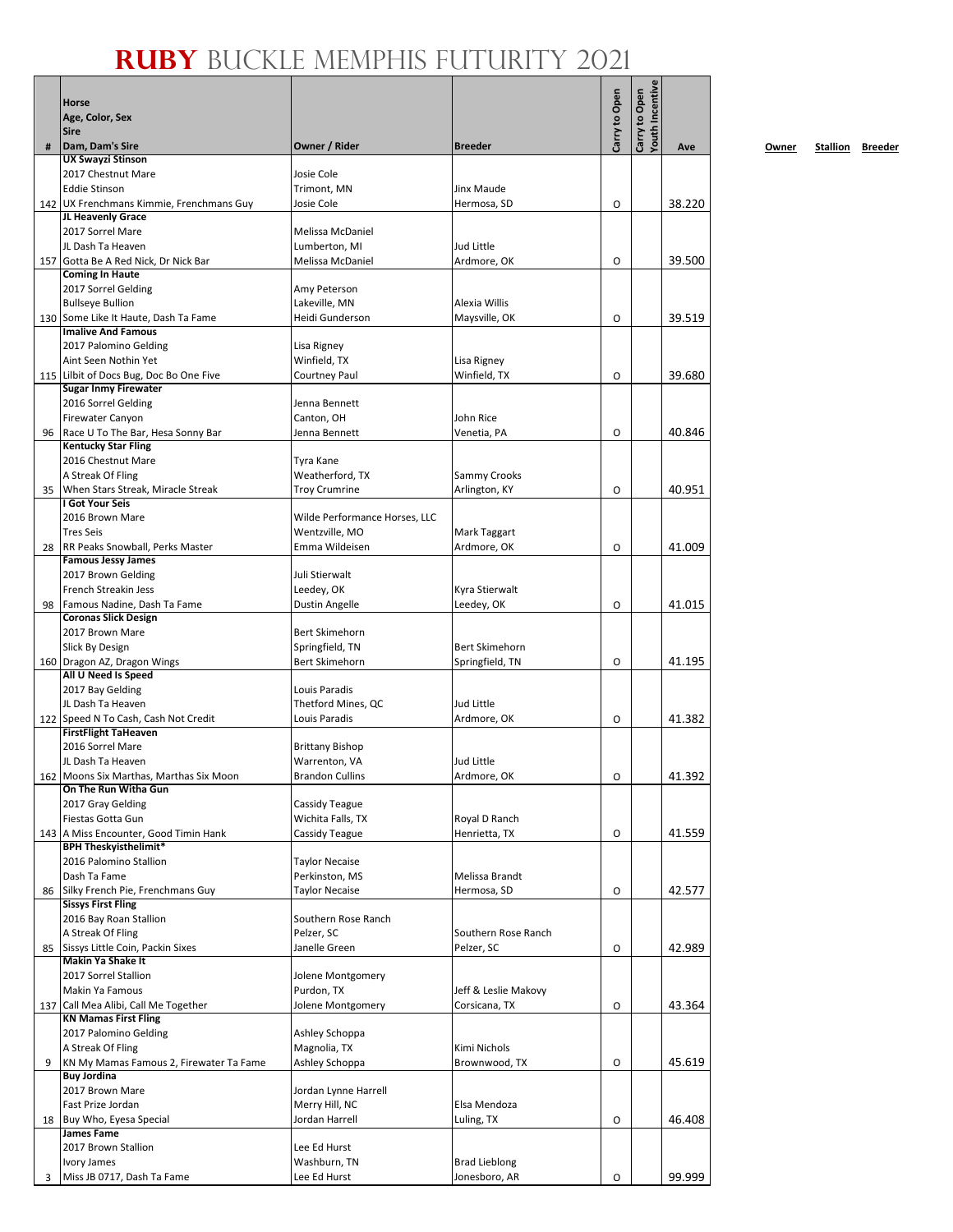|    | Horse<br>Age, Color, Sex<br><b>Sire</b>                       |                                          |                                | Carry to Open | Youth Incentive<br>Carry to Open |        |
|----|---------------------------------------------------------------|------------------------------------------|--------------------------------|---------------|----------------------------------|--------|
| #  | Dam, Dam's Sire                                               | Owner / Rider                            | <b>Breeder</b>                 |               |                                  | Ave    |
|    | <b>Tres Down The Fame</b>                                     |                                          |                                |               |                                  |        |
|    | 2017 Sorrel Mare                                              | Gaye Winn                                |                                |               |                                  |        |
|    | <b>Eddie Stinson</b>                                          | Gainesville, TX                          | <b>Victory Farms</b>           |               |                                  |        |
| 20 | Tres Down The Cash, Tres Seis<br>Bola de Fuego*               | Jessie Domann                            | Ada, OK                        | O             |                                  | 99.999 |
|    | 2016 Bay Stallion                                             | Danielle Stubstad                        |                                |               |                                  |        |
|    | <b>Fire Water Flit</b>                                        | Ocala, FL                                | Christine & Debra Langlois     |               |                                  |        |
|    | 22 Bean Me Up Kelly, First Down Kelly                         | Jenna Dominick                           | Watsonville, CA                | O             |                                  | 99.999 |
|    | <b>SR Easin Ta Heaven</b>                                     |                                          |                                |               |                                  |        |
|    | 2016 Sorrel Mare                                              | <b>Stock Ranch LLC</b>                   |                                |               |                                  |        |
|    | JL Dash Ta Heaven                                             | Naples, FL                               | Jud Little                     |               |                                  |        |
|    | 25 Easy Guyz, Holland Ease<br>Smooth N Fuzzy                  | Sabra O'Quinn                            | Ardmore, OK                    | O             |                                  | 99.999 |
|    | 2016 Sorrel Mare                                              | McColee Land & Livestock                 |                                |               |                                  |        |
|    | A Smooth Guy                                                  | Mapleton, UT                             | <b>Bill &amp; Debbie Myers</b> |               |                                  |        |
|    | 26   FC Peachfuzz Ta Fame, Dash Ta Fame                       | Kate Quast                               | Saint Onge, SD                 | O             |                                  | 99.999 |
|    | <b>Firewater Goldmine</b>                                     |                                          |                                |               |                                  |        |
|    | 2016 Bay Gelding                                              | Erica Traut                              |                                |               |                                  |        |
|    | <b>Firewater Canyon</b>                                       | Sartell, MN                              | Jane Melby                     |               |                                  |        |
| 32 | RC Back In Black, Ninety Nine Goldmine                        | Austyn Tobey                             | Wilson, OK                     | O             |                                  | 99.999 |
|    | <b>MJ Condo Cowboy</b><br>2016 Sorrel Gelding                 | Josh Harvey                              |                                |               |                                  |        |
|    | Carrizzo                                                      | Decatur, TX                              | Matthew & Jacqueline Condo     |               |                                  |        |
| 33 | Cisco Goldie, PC Cisco Frost                                  | Wyatt Paul                               | Arcadia, FL                    | O             |                                  | 99.999 |
|    | <b>Spendy By Design</b>                                       |                                          |                                |               |                                  |        |
|    | 2016 Grullo Mare                                              | Kristine & Josh Jacobsen                 |                                |               |                                  |        |
|    | Slick By Design                                               | Weatherford, TX                          | Fran Smith                     |               |                                  |        |
| 38 | Nifty Spender, Nitros Nifty Drifter                           | Alexi Schaapveld                         | Lincoln, NE                    | O             |                                  | 99.999 |
|    | <b>Buckstreakin Naked</b>                                     |                                          |                                |               |                                  |        |
|    | 2016 Buckskin Gelding<br>A Streak Of Fling                    | Hank & Stephanie Williams<br>Norwood, CO | Leslie Bailey                  |               |                                  |        |
| 39 | French Bar Belle, Frenchmans Guy                              | Harlie Zehnder                           | Pauls Valley, OK               | O             |                                  | 99.999 |
|    | <b>Blazin Dash Of Fame</b>                                    |                                          |                                |               |                                  |        |
|    | 2016 Sorrel Gelding                                           | Virginia Kovalick                        |                                |               |                                  |        |
|    | Carrizzo                                                      | Travelers Rest, SC                       | Virginia Kovalick              |               |                                  |        |
| 40 | Palmetto Jetolena, Blazin Jetolena                            | Virginia Kovalick                        | Greenville, SC                 | O             |                                  | 99.999 |
|    | <b>Streakintothe Fiesta</b>                                   |                                          |                                |               |                                  |        |
|    | 2017 Sorrel Gelding                                           | Jennifer McGraw<br>Ocala, FL             | Jennifer McGraw                |               |                                  |        |
|    | Fiestas Gotta Gun<br>43 Streakin Fantasie, Okey Dokey Fantasy | Rylee Elliot Howell                      | Ocala, FL                      | O             |                                  | 99.999 |
|    | Designedforpressure                                           |                                          |                                |               |                                  |        |
|    | 2017 Sorrel Mare                                              | Karl Yurko DVM                           |                                |               |                                  |        |
|    | No Pressure On Me                                             | Wheeling, WV                             | Ryann Lee Pedone               |               |                                  |        |
| 47 | VF A Little Bit Red, Designer Red                             | Ryann Pedone                             | Sunset, TX                     | O             |                                  | 99.999 |
|    | Lady Frencholena                                              | Jan & Kortney Fisher                     |                                |               |                                  |        |
|    | 2016 Sorrel Mare<br>Blazin Jetolena                           | <b>Bluff Dale, TX</b>                    | Jan Wagensen Fisher            |               |                                  |        |
| 49 | French Lady Nick Bar, Dr Nick Bar                             | Kortney Fisher                           | Buffalo, WY                    | O             |                                  | 99.999 |
|    | <b>Ty Sixynfrenchivory</b>                                    |                                          |                                |               |                                  |        |
|    | 2017 Buckskin Mare                                            | Tara Young                               |                                |               |                                  |        |
|    | Ivory James                                                   | Monterrey, TN                            | <b>Tara Young Clark</b>        |               |                                  |        |
| 51 | Whatasixyfrenchgirl, Frenchmans Guy<br>Milliondollastreaker   | Lee Ed Hurst                             | Monterey, TN                   | O             |                                  | 99.999 |
|    | 2016 Bay Mare                                                 | Ashley Schoppa                           |                                |               |                                  |        |
|    | French Streaktovegas                                          | Magnolia, TX                             | Pam Kennon                     |               |                                  |        |
| 61 | CC Cartel, Southern Cartel                                    | Ashley Schoppa                           | Farmington, MO                 | O             |                                  | 99.999 |
|    | <b>Pressures Off Lena</b>                                     |                                          |                                |               |                                  |        |
|    | 2017 Sorrel Mare                                              | Danielle Stubstad                        |                                |               |                                  |        |
|    | No Pressure On Me                                             | Ocala, FL                                | Danielle Stubstad              |               |                                  |        |
| 65 | DSR Spirit Olena, Gay Bar Dynamo                              | Jenna Dominick                           | Ocala, FL                      | O             |                                  | 99.999 |
|    | Greatunderpressure<br>2016 Sorrel Gelding                     | Ryann Pedone                             |                                |               |                                  |        |
|    | No Pressure On Me                                             | Sunset, TX                               | Ryann Pedone                   |               |                                  |        |
| 71 | Kiss Kiss This, Chain Of Events                               | Ryann Pedone                             | Sunset, TX                     | O             |                                  | 99.999 |
|    | <b>Bet She Can Fly</b>                                        |                                          |                                |               |                                  |        |
|    | 2016 Sorrel Mare                                              | <b>Tofell Ranch</b>                      |                                |               |                                  |        |
|    | Bet Hesa Cat                                                  | Millsap, TX                              | Jan Toffel                     |               |                                  |        |
| 76 | Smartest Lil Lucy, Smart Little Jerry                         | Kaylan Smith                             | Millsap, TX                    | O             |                                  | 99.999 |
|    | <b>Moves Like Jagger</b>                                      |                                          |                                |               |                                  |        |
|    | 2016 Bay Roan Gelding<br>A Streak Of Fling                    | Kellie Collier<br>Hereford, TX           | <b>Kellie Collier</b>          |               |                                  |        |
| 78 | Paper Doll, Unknown                                           | Kelsey Hayden                            | Hereford, TX                   | O             |                                  | 99.999 |
|    |                                                               |                                          |                                |               |                                  |        |